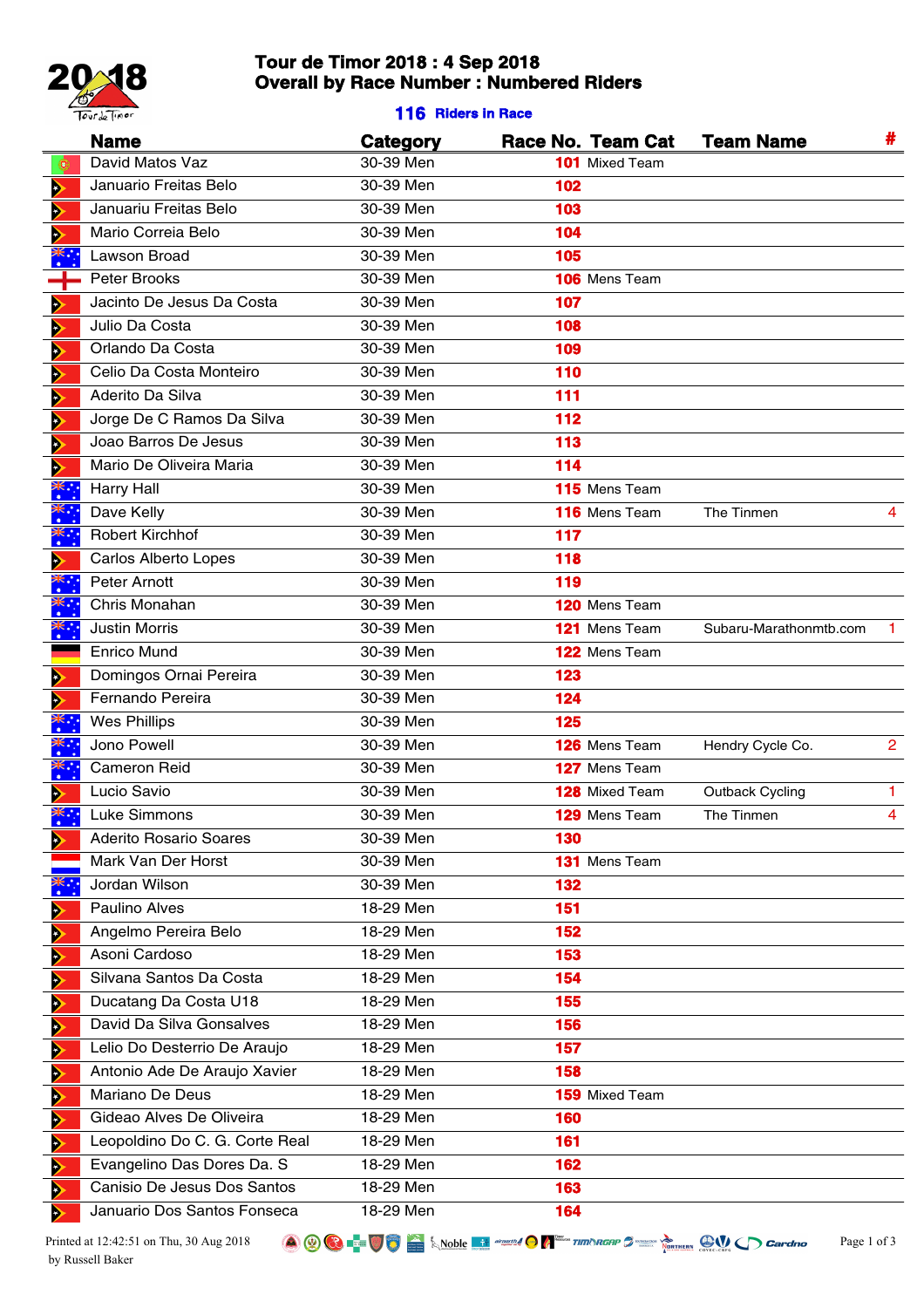

# **Tour de Timor 2018 : 4 Sep 2018 Overall by Race Number : Numbered Riders**

### **116 Riders in Race**

|      | <b>Name</b>                             | Category  |     | Race No. Team Cat | <b>Team Name</b>                                                                                                            | #              |
|------|-----------------------------------------|-----------|-----|-------------------|-----------------------------------------------------------------------------------------------------------------------------|----------------|
| Þ    | Jose Antonio Elio                       | 18-29 Men | 165 |                   |                                                                                                                             |                |
| Þ    | Silvestre Freitas Belo                  | 18-29 Men | 166 |                   |                                                                                                                             |                |
| Ð    | Edelfonso Freitas Boavida               | 18-29 Men | 167 |                   |                                                                                                                             |                |
| Þ    | <b>Matias Gomes</b>                     | 18-29 Men | 168 |                   |                                                                                                                             |                |
| Þ    | Benjamin Gomes Sarmento                 | 18-29 Men | 169 |                   |                                                                                                                             |                |
| Þ    | Leonel Da Silva Goncalves               | 18-29 Men | 170 |                   |                                                                                                                             |                |
| Ð    | Leonel Da Silva Gonsalves               | 18-29 Men | 171 |                   |                                                                                                                             |                |
| Þ    | Frederico Maia                          | 18-29 Men | 172 |                   |                                                                                                                             |                |
| ⋗    | Sergio Maria Carlos                     | 18-29 Men | 173 |                   |                                                                                                                             |                |
| ॕ    | Daniel Miller-Moran                     | 18-29 Men | 174 |                   |                                                                                                                             |                |
| ⋗    | Leopoldo Moniz                          | 18-29 Men | 175 |                   |                                                                                                                             |                |
| Þ    | Afriano Lopo Mono                       | 18-29 Men | 176 |                   |                                                                                                                             |                |
| ⋗    | Diamantimor Sandro Monteiro Seixas      | 18-29 Men | 177 |                   |                                                                                                                             |                |
| Þ    | Ermenegildo Da Costa Neves              | 18-29 Men | 178 |                   |                                                                                                                             |                |
| ⋗    | Jose Quefi                              | 18-29 Men | 179 |                   |                                                                                                                             |                |
| Þ    | Jose Alvaro Ramos Belo                  | 18-29 Men | 180 |                   |                                                                                                                             |                |
| Þ    | Lerio Pereira S. Belo U18               | 18-29 Men | 181 |                   |                                                                                                                             |                |
| Þ    | Natalino De Araujo Sarmentu             | 18-29 Men | 182 |                   |                                                                                                                             |                |
| Þ    | Augustu Teixeira                        | 18-29 Men | 183 |                   |                                                                                                                             |                |
| Þ    | Julio Tilman Mendonca                   | 18-29 Men | 184 |                   |                                                                                                                             |                |
| ⋗    | Joao Bosco Ximenes                      | 18-29 Men | 185 |                   |                                                                                                                             |                |
|      | Kenneth Blacklock                       | 40-49 Men |     | 201 Mens Team     | Rolnstones2                                                                                                                 | 4              |
|      | <b>Richard Burrage</b>                  | 40-49 Men | 202 |                   |                                                                                                                             |                |
| ҉    | <b>Marlon Butler</b>                    | 40-49 Men |     | 203 Mens Team     | The Tinmen                                                                                                                  | 4              |
| ⋗    | Zíšsopol Caminha                        | 40-49 Men | 204 |                   |                                                                                                                             |                |
|      | Jules Crawshaw                          | 40-49 Men | 205 |                   |                                                                                                                             |                |
| ≍€.∙ | <b>Adrian Curry</b>                     | 40-49 Men |     | 206 Mens Team     |                                                                                                                             |                |
|      | Honorio Da Costa                        | 40-49 Men | 207 |                   |                                                                                                                             |                |
| ⋗    | Carlos Da Silva Godinho                 | 40-49 Men | 208 |                   |                                                                                                                             |                |
| Þ    | Antonio Gomes                           | 40-49 Men | 209 |                   |                                                                                                                             |                |
|      | <b>Timothy Goulding</b>                 | 40-49 Men | 210 |                   |                                                                                                                             |                |
|      | Cameron Judson                          | 40-49 Men | 211 |                   |                                                                                                                             |                |
|      | Dave Lyons                              | 40-49 Men |     | 212 Mens Team     | Hendry Cycle Co.                                                                                                            | $\mathbf{2}$   |
|      | Daniel Malo                             | 40-49 Men | 213 |                   |                                                                                                                             |                |
| Đ    | Gracindu Da Costa Martis                | 40-49 Men | 214 |                   |                                                                                                                             |                |
| Ð    | Fabiao Ricardo Neto                     | 40-49 Men | 215 |                   |                                                                                                                             |                |
|      | <b>Thomas Opande</b>                    | 40-49 Men |     | 216 Mixed Team    | Dili Mtb Club                                                                                                               | $\overline{2}$ |
|      | <b>Robin Perry</b>                      | 40-49 Men |     | 217 Mens Team     | The Tinmen                                                                                                                  | 4              |
|      | Pedro Miguel Pinto Carvalho De          | 40-49 Men | 218 |                   |                                                                                                                             |                |
| ॕ    | Ramon Pollach                           | 40-49 Men |     | 219 Mens Team     | Rolnstones                                                                                                                  | 4              |
|      | Ondrej Simetka                          | 40-49 Men |     | 220 Mens Team     |                                                                                                                             |                |
| Þ    | <b>Tome Soares</b>                      | 40-49 Men | 221 |                   |                                                                                                                             |                |
|      | Matt Wilkinson                          | 40-49 Men | 222 |                   |                                                                                                                             |                |
|      | John Da Costa                           | 50-59 Men |     | 251 Mens Team     |                                                                                                                             |                |
|      | David Dennis                            | 50-59 Men | 252 |                   |                                                                                                                             |                |
|      | Karl Dunbar                             | 50-59 Men |     | 253 Mens Team     | Rolnstones2                                                                                                                 | 4              |
|      | Printed at 12:42:51 on Thu, 30 Aug 2018 |           |     |                   | A 2 C F US A Woble <b>EX</b> <i>Mobile</i> EX <i>Mercital</i> O <i>M<sup>EXA</sup> TIMORGAP 3</i> EX Restricts CV C Cardino | Page 2 of 3    |